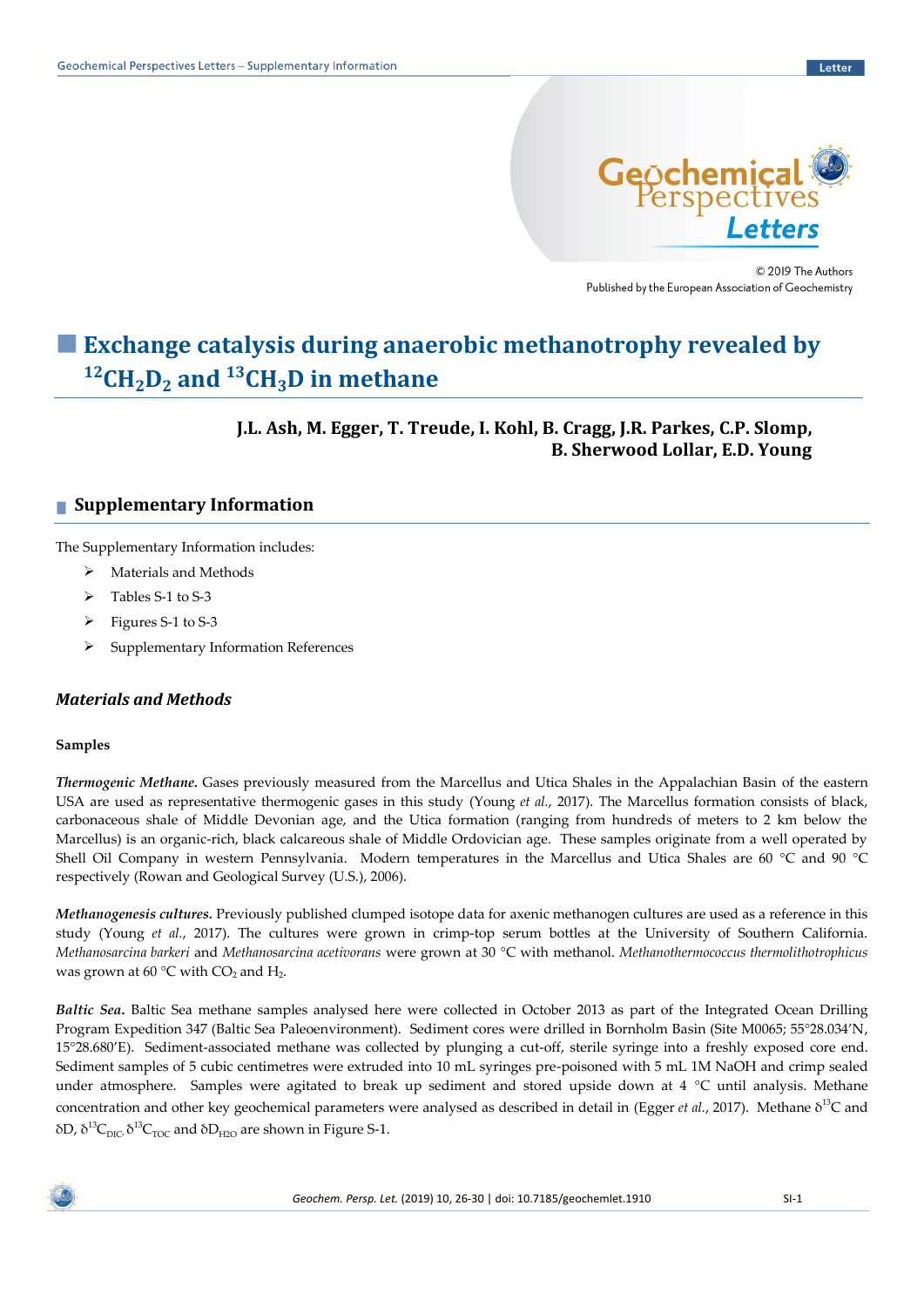*Abiotic methane synthesis.* Methane samples produced through silane decomposition and the Sabatier reaction are representative of abiotically synthesised methane in this study. Details of these experiments are outlined in Young *et al*. (2017).

*Kidd Creek Mine.* Kidd Creek Mine extends to 3 km depth in the subsurface and the deepest waters sampled have billion-year residence times. Samples reported on within originate from two locations with depths of 7850 and 9500 feet and were collected from 2013-2015 (Young *et al.*, 2017). Temperatures range from 23-26 °C at the 7850 site and 29-32 °C at the 9500 site. Abiotic synthesis has been suggested to be the mechanism producing methane at a depth of 6800 feet (Sherwood Lollar *et al.*, 2002).

#### **Stable and Clumped Isotope Notation**

Stable isotope data is reported in delta notation where delta refers to a difference in rare isotope ratio from a standard. The standards include Pee Dee Belemnite (PDB) for carbon and Standard Mean Ocean Water (SMOW) for hydrogen. For example,

$$
\delta^{13}C = \left(\frac{^{13}R_{\text{sample}}}{^{13}R_{\text{standard}}}-1\right) \cdot 1000 ,
$$
\n(Eq. S-1)

where *R* refers to the ratio  ${}^{13}C/{}^{12}C$  and the difference is in per mil (‰). Similarly, for D/H,

$$
\delta D = \left(\frac{{}^2 R_{\text{sample}}}{{}^2 R_{\text{standard}}}-1\right) \cdot 1000 \quad . \tag{Eq. S-2}
$$

Abundances of rare isotopologues are reported relative to the stochastic distribution of isotopic bond pairings in which the relative abundances of rare isotopologues are those predicted by chance for a given bulk isotopic composition. For example, the fraction of carbon that is the rare isotope,  ${}^{13}C$ , is

$$
X^{13}C = \frac{^{13}C}{^{13}C + ^{12}C} ,
$$
\n(Eq. S-3)

and the fraction of the hydrogen isotopes that is deuterium, D, is

$$
X(D)=\frac{D}{D+H}.
$$
\n(Eq. S-4)

In order to arrive at the stochastic distribution of isotopologues, the fractional abundances are equated with probabilities, yielding

$$
X({}^{12}\text{CH}_4) = X({}^{12}\text{C})(X(\text{H}))^4
$$
\n
$$
(Eq. S-5)
$$
\n
$$
X({}^{13}\text{CH}_4) = X({}^{13}\text{C})(X(\text{H}))^4
$$

and

$$
X({}^{12}\text{CH}_3\text{D}) = 4X({}^{12}\text{C})(X(\text{H}))^4(X(\text{D}))\tag{Eq. S-7}
$$

where the coefficient "4" in Equation S-7 accounts for the four equivalent isotopomers created by varying configurations of D within molecules. This stochastic distribution of isotopes applies for systems in thermodynamic equilibrium at high temperatures

(Eq. S-6)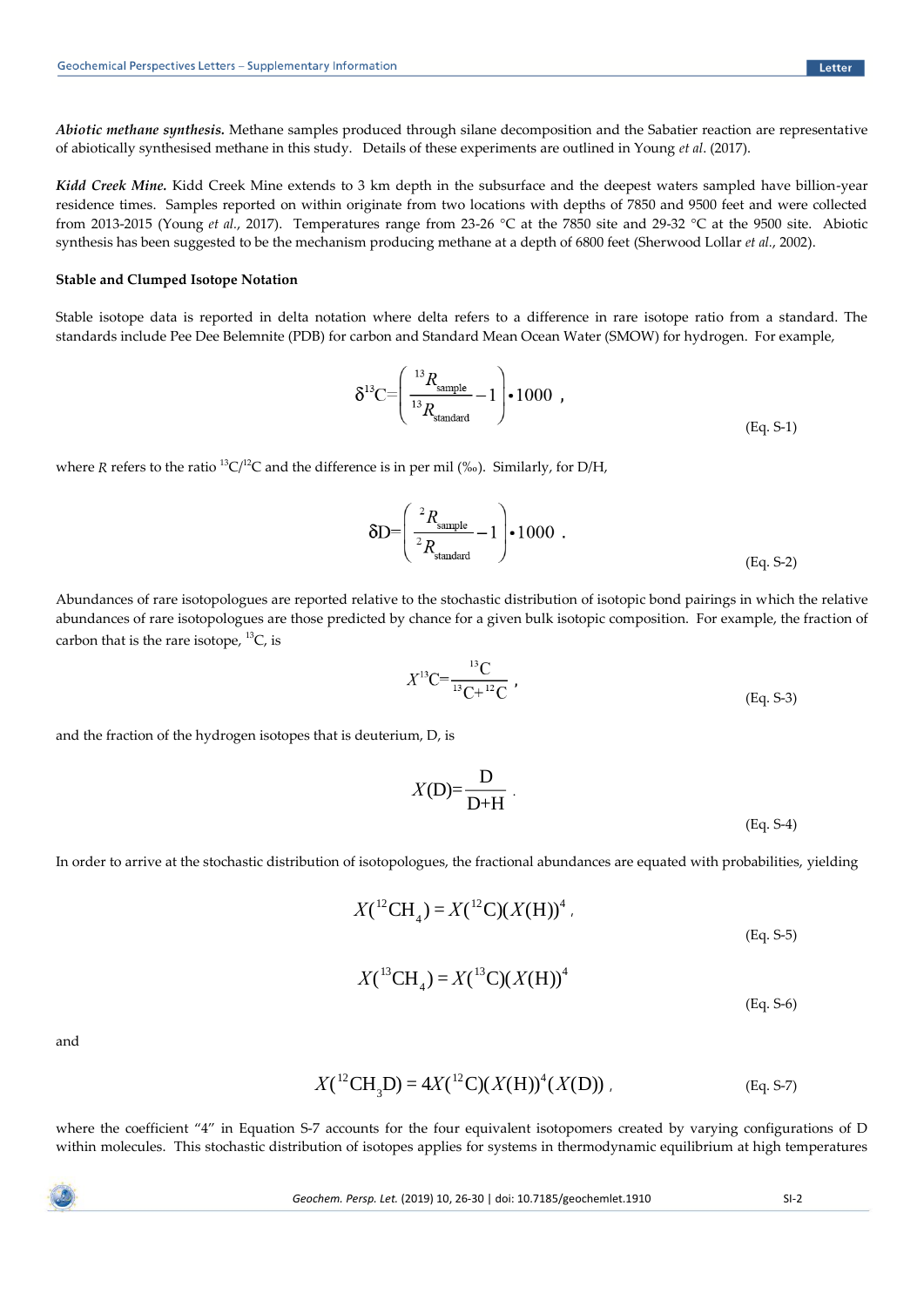(>1000 K). At lower temperatures, thermodynamic equilibrium predicts excesses of the multiply-substituted species relative to stochastic.

As an example, consider the following intra-species isotope-exchange reaction:

$$
{}^{13}\text{CH}_4 + {}^{12}\text{CH}_3\text{D} \rightleftharpoons {}^{13}\text{CH}_3\text{D} + {}^{12}\text{CH}_4. \tag{Eq. S-8}
$$

The equilibrium constant for this reaction is

$$
K_{\text{Eq}} = \frac{\left[ {}^{13}\text{CH}_3\text{D} \right] \left[ {}^{12}\text{CH}_4 \right]}{\left[ {}^{13}\text{CH}_4 \right] \left[ {}^{12}\text{CH}_3\text{D} \right]}
$$
(Eq. S-9)

where the brackets indicate molecular concentrations. The equilibrium constant at infinite temperature is evaluated by substituting the fractional abundances from Equation S-7 into Equation S-9 for the concentrations such that

$$
K_{\text{Eq}} = \frac{4X(^{13}\text{C})(X)(\text{H}))^{3} X(\text{D})X(^{12}\text{C})(X(\text{H}))^{4}}{4X(^{12}\text{C})(X)(\text{H}))^{3} X(\text{D})X(^{13}\text{C})(X(\text{H}))^{4}} = 1.
$$
 (Eq. S-10)

At temperatures lower than infinity, the equilibrium constant in Equation S-10 is >1. Values less than unity are indicative of kinetics, mixing, or some other process that shifts the abundances of isotopologues from their equilibrium values.

Per mil differences between the apparent intra-species equilibrium constant (concentration quotient) and the stochastic equilibrium constant are expressed using the capital delta notation such that

$$
\Delta^{13}CH_3D = 10^3 \ln \left(\frac{K_{\text{Eq}}}{K_{\text{Eq,Stochastic}}}\right) \sim 10^3 \left(\frac{X_{\text{13}_{\text{CH}_3D}}}{X_{\text{13}_{\text{CH}_3D,Stochastic}}}-1\right) \approx 10^3 \left(\frac{\text{13}_{\text{CH}_3D}R}{\text{13}_{\text{CH}_3D}R_{\text{Stochastic}}}-1\right)
$$
\n(Eq. S-11)

The equivalent expression for  ${}^{12}CH_2D_2$  is

$$
\Delta^{12}CH_2D_2 = 10^3 \ln \left(\frac{K_{\text{Eq}}}{K_{\text{Eq,Stochastic}}}\right) \sim 10^3 \left(\frac{X_{\text{12}_{\text{CH}_2D_2}}}{X_{\text{12}_{\text{CH}_2D_2},\text{Stochastic}}} - 1\right) \approx 10^3 \left(\frac{\text{12}_{\text{CH}_2D_2}R}{\text{12}_{\text{CH}_2D_2}R_{\text{Stochastic}}} - 1\right)
$$
\n(Eq. S-12)

#### **Sample Purification and Analysis**

Gas samples were purified on a vacuum line with inline gas chromatography using methods described previously (Young *et al.*, 2017). Mass spectrometric methods are similar to those previously described excepting the use of a small-volume cold finger during introduction to the bellows of the mass spectrometer inlet (Young *et al.*, 2016, 2017). In this modified method, samples are frozen onto a silica gel cold finger cooled by liquid nitrogen directly adjacent to the bellows housing for 5 minutes. The sample bellows and the cold finger are subsequently isolated from the rest of the dual inlet and warmed to room temperature. The variable volume bellows is cycled during warming to promote thorough mixing of gas. Between analyses, the cold finger is heated to 40 °C and pumped at high vacuum prior to introduction of new samples.

Baltic Sea samples for this study were analysed in July/August of 2016. A list of measured values for this study can be found in Table S-1. A tank methane gas (UCLA-2) was used as the reference internal standard. The composition of this gas was determined by comparing to gases of known bulk isotopic compositions and to gases heated to >800 °C. Aliquots of 30 to 60 μmol of UCLA-2 were repeatedly analysed during this session to assess external precision during measurement of Baltic Sea samples that were of comparable size. The average internal precisions (reported as 1σ) for δ<sup>13</sup>C, δD, Δ<sup>13</sup>CH<sub>3</sub>D and Δ<sup>12</sup>CH<sub>2</sub>D<sub>2</sub> measurements are 0.004 ‰, 0.03 ‰, 0.32 ‰ and 0.85 ‰, respectively. External 1SD precisions for  $\delta^{13}C$ ,  $\delta D$ ,  $\Delta^{13}CH_3D$  and  $\Delta^{12}CH_2D_2$  values are 0.02 ‰, 0.05 ‰, 0.31 ‰ and 0.32 ‰ (n = 5).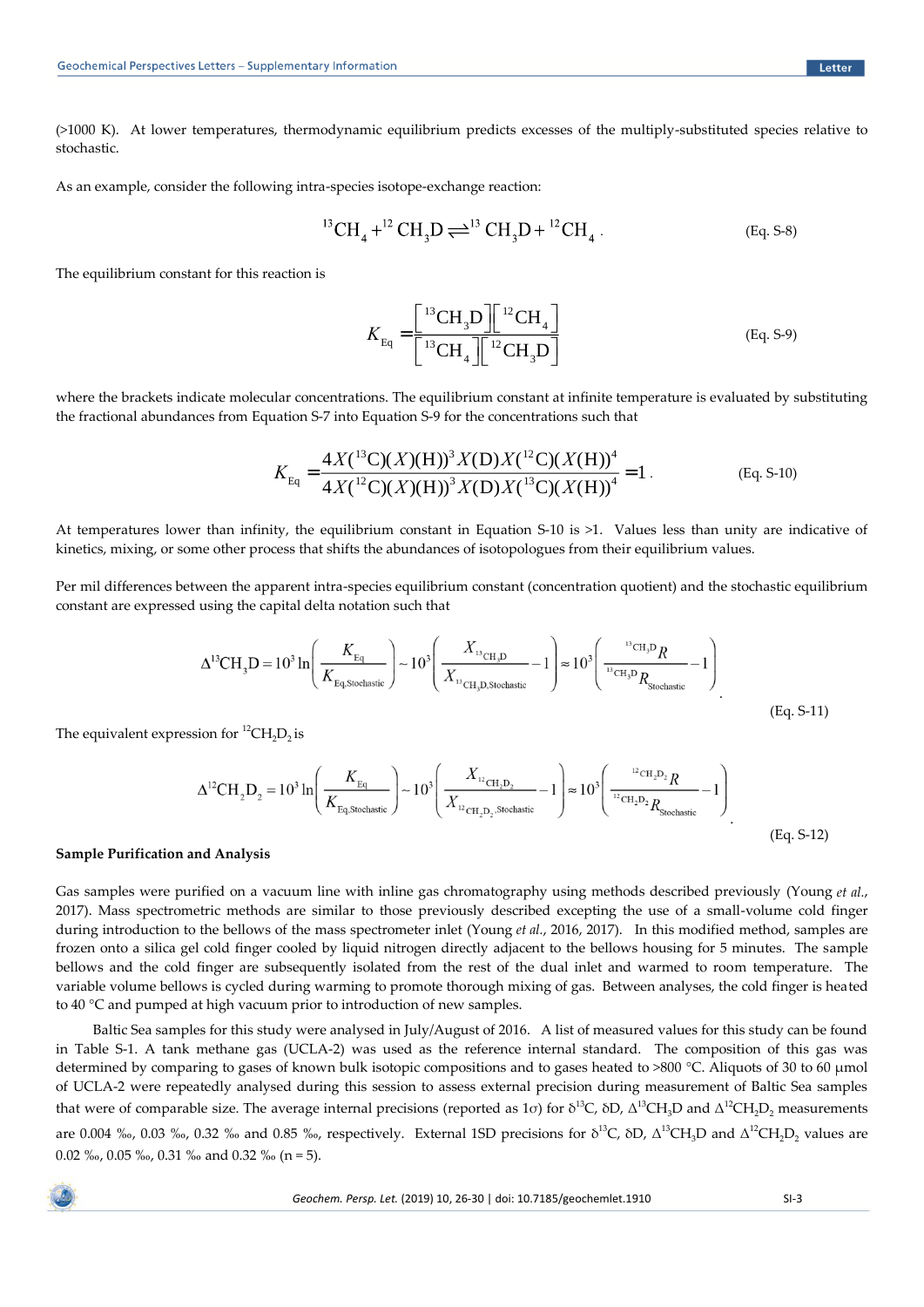To arrive at the total internal precision uncertainties listed above, the following error propagation was used. From Equation S-12,  $\Delta^{12}CH_2D_2$  values are dependent on the measured  $^{12}CH_2D_2/CH_4$  ratios and on the D/H ratios from the measured CH<sub>3</sub>D/CH<sub>4</sub> ratios because

$$
{}^{12}\text{CH}_2\text{D}_2 R_{\text{Stochastic}} = 6\left({}^{D}R\right)^2. \tag{Eq. S-13}
$$

Therefore, the total uncertainty in  $\Delta^{12}CH_2D_2$  is

$$
\sigma_{\Delta^{12}CH_2D_2}^2 = \left(\frac{\partial \Delta^{12} CH_2D_2}{\partial^{12} CH_2D_2 R}\right)^2 \sigma_{12_{CH_2D_2R}}^2 + \left(\frac{\partial \Delta^{12} CH_2D_2}{\partial^{12} CH_2D_2 R_{\text{Stochastic}}}\right)^2 \sigma_{12_{CH_2D_2R_{\text{Stochastic}}}}^2
$$
\n(Eq. S-14)

where the partial derivatives are

$$
\frac{\partial \Delta^{12} \text{CH}_2 \text{D}_2}{\partial^{12} \text{CH}_2 \text{D}_2 R} = \frac{10^3}{^{12} \text{CH}_2 \text{D}_2 R_{\text{Stochastic}}}
$$
(Eq. S-15)

and

$$
\frac{\partial \Delta^{12} \text{CH}_{2} \text{D}_{2}}{\partial^{12} \text{CH}_{2} \text{D}_{2} R_{\text{Stochastic}}} = -\frac{10^{3^{12} \text{CH}_{2} \text{D}_{2} } R}{\left(\frac{12 \text{CH}_{2} \text{D}_{2} }{10^{12} \text{H}_{2} \text{C} R_{\text{Stochastic}}}\right)^{2}} \tag{Eq. S-16}
$$

Standard errors in isotopologue ratios are derived from standard errors in the associated δ-values so that for the measured  ${}^{12}CH_2D_2/CH_4$  ratio,

$$
\sigma_{12_{\text{CH}_2D_2R}}^2 = \left(\frac{\partial^{12_{\text{CH}_2D_2R}}}{\partial \delta^{12_{\text{CH}_2D_2}}}\right)^2 \sigma_{\delta^{12_{\text{CH}_2D_2}}}^2 = \left(\frac{12_{\text{CH}_2D_2R_{\text{Reference gas}}}}{10^3}\right)^2 \sigma_{\delta^{12_{\text{CH}_2D_2}}}^2
$$
\n(Eq. S-17)

where the partial derivative comes from the definition of the δ values. Likewise,

$$
\sigma_{12_{\text{CH}_2D_2}}^2 R_{\text{Stochastic}} = \left(\frac{\partial^{12_{\text{CH}_2D_2}} R_{\text{Stochastic}}}{\partial^D R}\right)^2 \sigma_{P_R}^2 = \left(12^{\text{D}} R\right)^2 \left(\frac{P R_{\text{Reference gas}}}{10^3}\right)^2 \sigma_{\delta D}^2
$$
\n(Eq. S-18)

where Equations S-13 and S-2 are used to evaluate the partial derivative in Equation S-18. Finally, Equations S-15 through S-18 are substituted into Equation S-14. An analogous procedure applies to determine internal precision for  $\Delta^{13}CH_3D$ .

#### **Methanogenesis rate measurements**

At Cardiff University, samples for prokaryotic activity measurements were taken from the centre of whole-round cores with sterile 5 ml syringes (luer end removed) under anaerobic and aseptic handling conditions (Parkes *et al.*, 1995) and sealed with Suba-Seals (Sigma). All syringe mini-core samples were then equilibrated under anoxic conditions (under nitrogen in sealed gas-tight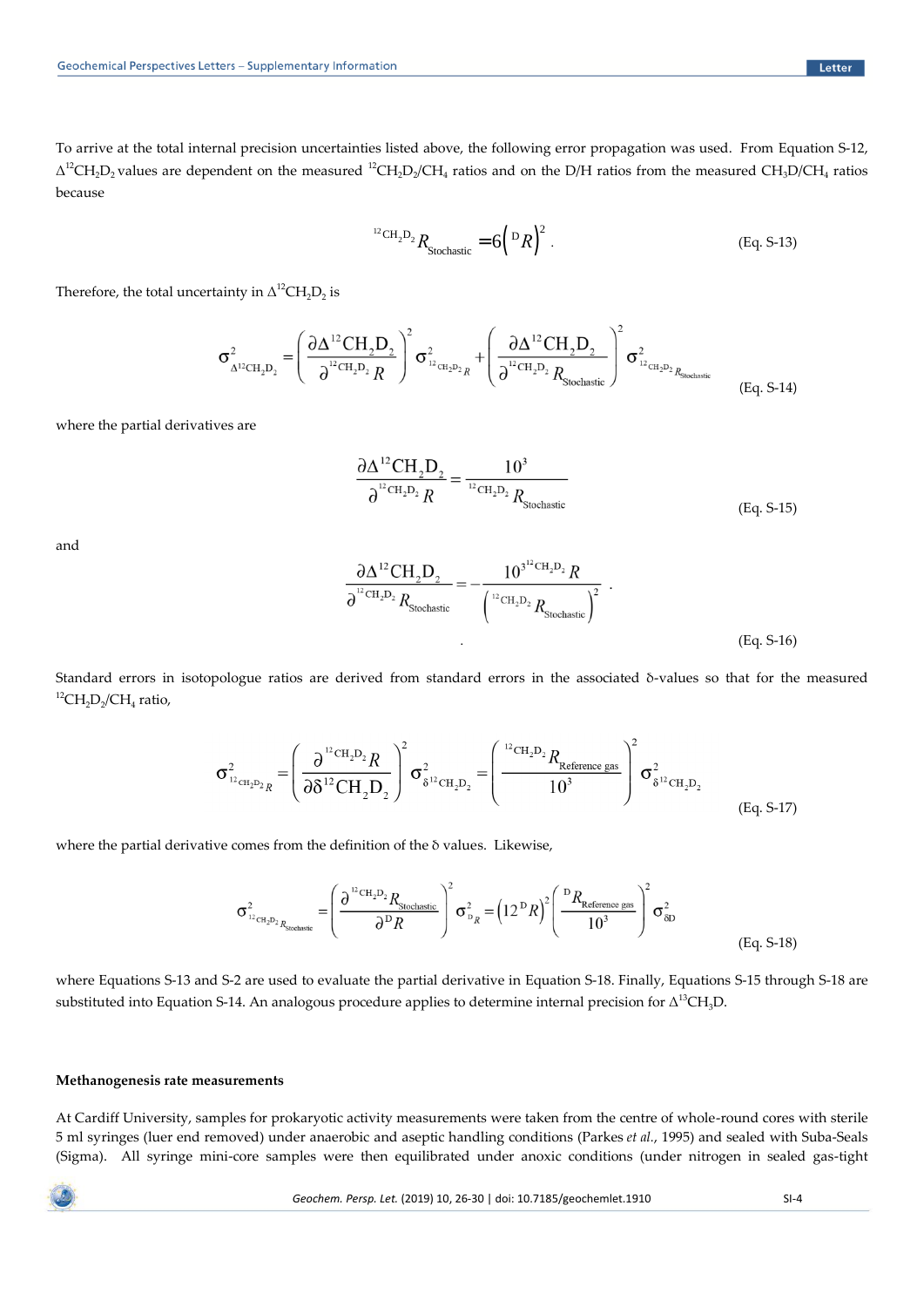aluminium bags) at 10 °C for approximately 12 h prior to further processing. Microbial activity was measured by injecting the syringe mini-core samples, along the central line of the syringe, individually with  $^{14}$ C-acetate (7.5 µl, 81.3 kBq),  $^{14}$ C-bicarbonate (7.5  $\mu$ l, 106.2 kBq) or <sup>14</sup>C-dimethylamine (7.5  $\mu$ l, 30.5 kBq) for estimating acetoclastic-, hydrogenotrophic-, and methylotrophic methanogenesis, respectively. All injected isotopes were in aqueous solution. Injected samples were then incubated at 10°C under anoxic conditions for a further 3, 7 and 16 h ( $^{14}$ C-acetate, -dimethylamine,) or 7, 16 and 24 h ( $^{14}$ C-bicarbonate). Ten syringe minicores were used at each depth for each isotope with one frozen immediately after injection as a control. Incubations were terminated by individually transferring the syringe contents into 30 ml glass vials containing 7 ml of 2 M NaOH, sealed, mixed thoroughly and stored inverted until processing. Radio-labelled methane was determined by purging the headspace (35 ml min<sup>-1</sup> for 20 minutes) with a mixture of nitrogen and oxygen (95:5) as a carrier gas over copper oxide in a furnace (Carbolite, UK) at 900 °C and then into a  $CO<sub>2</sub>$  absorber.

Potential rates of methanogenesis for each substrate were determined by applying the label turnover rates to the pool size of total acetate, (DIONEX 2 x 50 mm guard column AG15 and 2 x 250 mm analytical column AS15 using KOH as eluent at a flow rate of 0.35 ml/min for 53 minutes with a conductivity detector and AERS-2 mm suppressor), dimethylamine (DIONEX  $3 \times 50$  mm guard column CG16 and 3 x 250 mm analytical column CS16 using methanesulfonic acid as eluent at a flow rate of 0.36 ml/min for 80 minutes with a conductivity detector and CERS-2 mm suppressor), and CO<sub>2</sub> [calculated from IODP Expedition 347 pH and alkalinity data; (Andrén *et al.*, 2015)].

Sources of error for these measurements are principally that activity measurements were made *in vitro* after a period of sample storage, during which time super-saturated concentrations of methane in the core samples would have dissipated. Additionally, incubations were carried out at 10 °C under 1 atm pressure rather than *in situ* conditions. Measurements such as these are referred to as potential activity rates, and values are listed in Table S-2.

#### **Modelling the timescale of equilibration**

In order to assess the plausibility of equilibrating methane by methanotrophy in the Baltic Sea sediments, we determine the timescale necessary to equilibrate a hypothetical reservoir of methane with an initial clumped isotope composition identical to that produced by an axenic culture of *Methanosarcina acetivorans* grown on methanol at 30 °C (Δ<sup>13</sup>CH3D = -3.88‰ and Δ<sup>12</sup>CH2D<sup>2</sup> = -40.86 ‰) (Young *et al.*, 2017). We determine the rate of enzymatic back reaction during AOM from the expression

$$
R_{\text{AOM}} = R_{\text{net AOM}} \left( \frac{R_{\text{AOM}}}{R_{\text{A}} \right)
$$

(Eq. S-19)

where R<sub>-AOM</sub> is the enzymatic back reaction rate due to SO<sub>4</sub>-AOM, R<sub>net AOM</sub> is the rate of net methanotrophy and (R-/R+)<sub>AOM</sub> is the ratio of enzymatic back reaction to net methanotrophy. For the value of R<sub>net AOM</sub>, we take the weighted average flux of the present-day modelled rates from 10.33 MCD to 24.24 MCD, yielding 0.84 pmols CH<sub>4</sub> cm<sup>-3</sup> d<sup>-1</sup> (Dijkstra *et al.*). Values for (R/R+)<sub>AOM</sub> from the literature range from 0.032 to 0.78 with an average value of 0.26 (Orcutt *et al.*, 2005; Seifert *et al.*, 2006; Treude *et al.*, 2007; Holler *et al.*, 2011; Yoshinaga *et al.*, 2014). These inputs suggest that a reasonable estimate for  $R_{AOM}$  for Bornholm Basin is 0.22 pmols cm<sup>-3</sup> d<sup>-1</sup>. The timescale (τ) of equilibration is determined from this rate estimate from the volumetric mixing ratio of methane:

.

$$
\tau = \frac{\left[ \text{CH}_4 \right]}{\text{R}_{\text{AOM}}} \tag{Eq. S-20}
$$

From Equation S-20, the average timescale of equilibration for 5.36 mM CH4 (*i.e*. the methane concentration at 21.48 MCD) is  $\sim 6.7 \times 10^4$  years. For comparison, diagenetic porewater modelling suggests that the methane in equilibrium at a depth of 22 MCD should < ~8000 years. The difference between our estimate for equilibration time and the estimated age of the methane can be reconciled if:

1.  $(R/R<sub>+</sub>)<sub>AOM</sub>$  for Fe-AOM in the Bornholm Basin is closer to (or greater than) the maximum measured value of 0.78 than the average value of  $0.26$  measured for  $SO_4$ -AOM,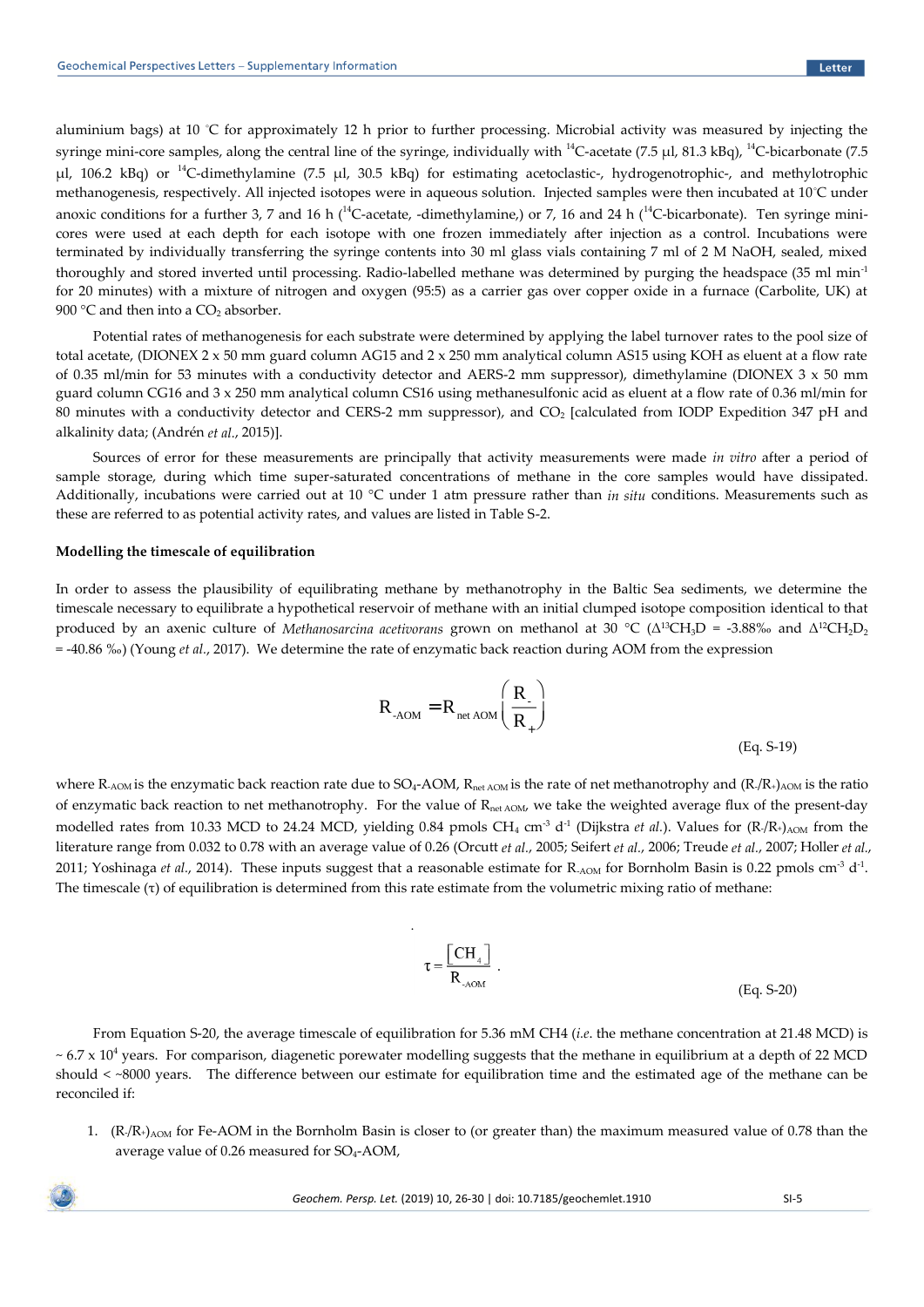**or**

#### 2. The model  $R_{net AOM}$  rates are underestimated.

Disentangling the contributions of the two potential sources of error to the calculated timescale is not possible *a priori*. However, modelled rates (*i.e*. net rates) are known to underestimate the actual turnover rates based on isotopic incubation studies (*i.e.* gross rates). Tripling  $R_{net AOM}$  and using the higher value of 0.78 for  $(R/R_{+})_{AOM}$  decreases the calculated timescale of equilibration to 7.4  $\times$  10<sup>3</sup> years, near to the estimated maximum age of the methane gas. Furthermore, these rates are unlikely to have been constant through time, and the present-day rates potentially overestimate rates of Fe-AOM and underestimate rates of SO4-AOM through time (Dijkstra *et al.*, 2018).

In keeping with the implied uncertainties, we utilise a  $\tau$  value of 10<sup>4</sup> years in the rate model used here for illustration purposes. The rate constant for enzymatic back reaction (*K<sub>-AOM</sub>*) is obtained by treating the timescale of equilibration as an e-fold time:

$$
K_{\text{AOM}} = \frac{e}{\tau} \tag{Eq. S-21}
$$

We utilise this  $K_{AOM}$  in a simple model that describes the equilibration from a disequilibrium methanogenic end member to thermodynamic equilibrium at the average temperature of 7.75 °C estimated from shipboard core temperature measurements. We describe the rate of equilibration system using

$$
\frac{d\Delta}{dt} = K_{-AOM}(\Delta_{\text{Eq}} - \Delta_t) ,
$$
\n(Eq. S-22)

where  $\Delta_{\text{Eq}}$  is the clumped isotope composition at equilibrium and  $\Delta_t$  is the clumped isotope composition at a given time step. In essence, this formulation treats the rate of reaction as one driven by the reaction affinity (*e.g.,* De Donder, 1927; Prigogine *et al.*, 1954).

The methanogenesis endmember defines  $\Delta_{t=0}$  and  $\Delta_{t=0}$  is defined by thermodynamic equilibrium at 7.75 °C. The curves in Figure S-2 illustrate the timescales of equilibration for the two mass-18 isotopologues of methane. Figure S-3 shows the evolution of microbial methane progressively equilibrated over this timescale to the low-temperature AOM endmember in double isotopologue space under two treatments. The first assumes that  $K_{AOM}$  is equal for both the <sup>13</sup>CH<sub>3</sub>D and <sup>12</sup>CH<sub>2</sub>D<sub>2</sub> isotopologues, and the trajectory is a straight line between the two endmembers. The second assumes that *K*-AOM for <sup>12</sup>CH<sub>2</sub>D<sub>2</sub> is half of that for <sup>13</sup>CH<sub>3</sub>D to account for the higher energy barrier of bonding two deuteriums within a methane molecule.

# **Calculating** *ξ*<sub>12CH2D2</sub>

The parameter  $\xi_{12\rm CH_2D_2}$  quantifies the difference between  $\Delta^{12}\rm CH_2D_{2\_measured}$  and  $\Delta^{12}\rm CH_2D_{2\_equilibrium}$ .  $\Delta^{12}\rm CH_2D_{2\_equilibrium}$  is calculated by assuming that for each datum,  $\Delta^{13}CH_3D_{measured}$  is in equilibrium and that all methane isotopologues are in intra-species thermodynamic equilibrium. A  $\xi_{12\text{CH}_2D_2}$  value of zero implies that  $\Delta^{12}CH_2D_{2_{\text{measured}}}$  is in intra-species thermodynamic equilibrium with all methane isotopologues, and a positive or negative  $\xi_{12CH_2D_2}$  value implies that  $\Delta^{12}CH_2D_{2_{\text{measured}}}$  is not in intra-species thermodynamic equilibrium with the corresponding  $\Delta^{13}CH_3D_{measured}$ . In Bornholm Basin, the shallowest samples display the most negative values of  $\xi_{\rm ^{12}Ch_2D_2'}$  and the deepest samples approach zero (Fig. 2).

### **Calculating G of methane consumption**

Here, both Fe-AOM and SO<sub>4</sub>-AOM are potential methane consumption pathways. Evidence for enzymatic back-reaction during AOM with iron as the terminal electron acceptor has yet to be shown, but it has been suggested that the Gibbs free energies of reaction at standard conditions ( $\Delta G^{\circ}=16.3$  kJ mol<sup>-1</sup> for SO<sub>4</sub>-AOM and  $\Delta G^{\circ}=571.2$  kJ mol<sup>-1</sup> for Fe-AOM) imply that Fe-AOM would be less reversible than SO4-AOM, and therefore a weaker mechanism for equilibrating methane (Timmers *et al.*, 2017). However,

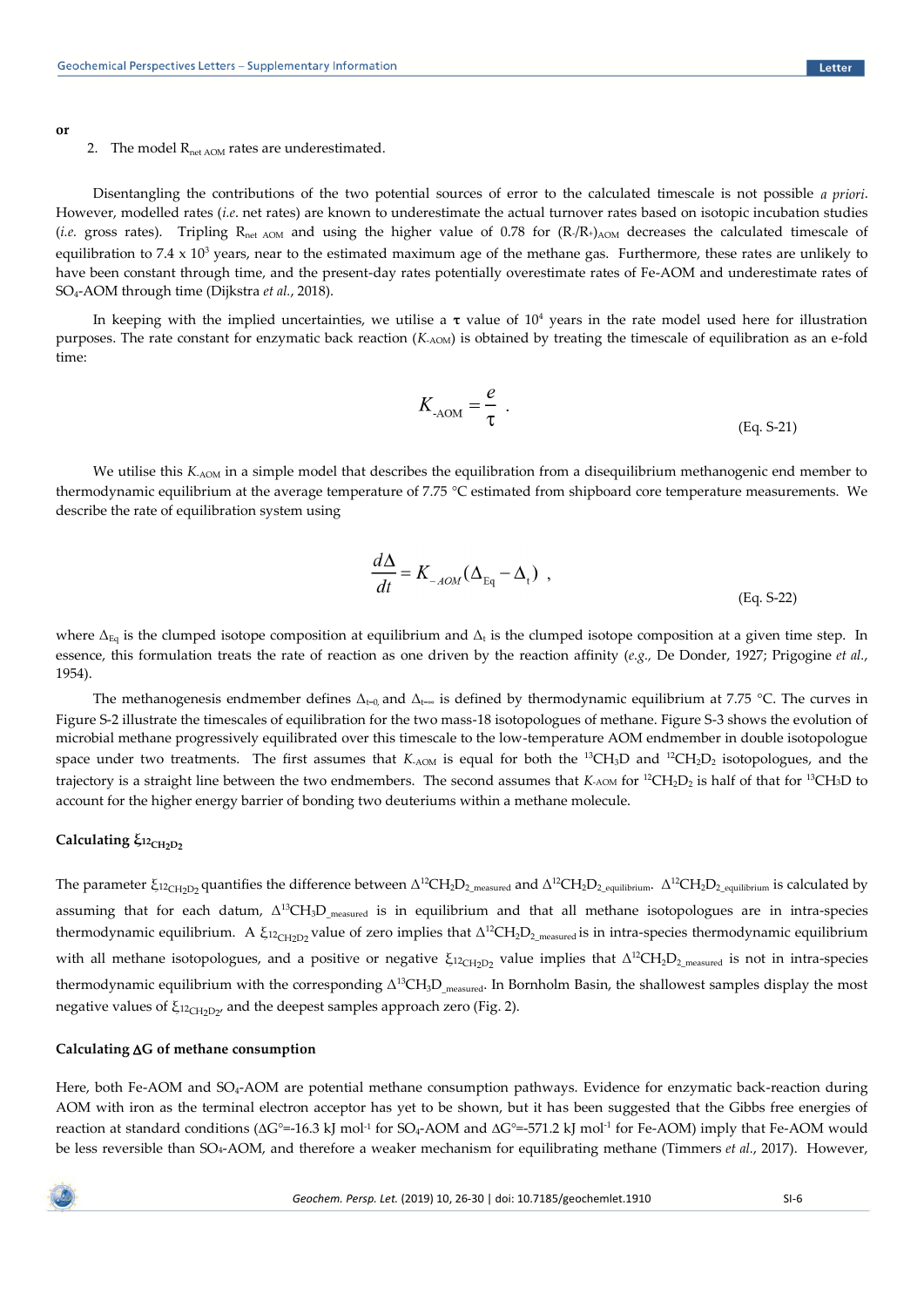standard-state free energies of reaction are not the relevant indicators of reversibility. We calculate the Gibbs free energies of reaction ( $\Delta G = \Delta G^{\circ} + RT \ln Q$  where Q is the activity quotient for the reaction) for in-situ concentrations in the equilibrated methane zone (20 MCD) in Bornholm Basin and obtain values of  $-33.8 \text{ kJ}$  mol<sup>-1</sup> for SO<sub>4</sub>-AOM and  $-93.4 \text{ kJ}$  mol<sup>-1</sup> for Fe-AOM (Table S-2). Although these estimates for  $\Delta G$  values are still far from equilibrium, they are sufficiently close to one another to suggest that the likelihood of reversibility in SO<sub>4</sub>-AOM and Fe-AOM are similar. Furthermore, it has been previously suggested that actual free energy dissipation during such reactions is less negative than suggested by calculations based on in-situ concentrations due to coupling to energy conservation (Holler *et al.*, 2011). This implies that enzymatic back-reaction may be possible in both Fe-AOM and SO4-AOM even at these calculated Gibbs free energies.

We note that non-zero Gibbs free energies calculated from environmental conditions are related to the amount of energy available for microbial purposes (LaRowe and Amend, 2016) and can drive rates of reactions through reaction affinity in irreversible thermodynamics. However, they do not include the catalysing effects of the enzymes in the reaction. For instance, if one considers only Gibbs free energy as an indicator of reversibility, then the degree of reversibility of methanogenesis appears to be to that for anaerobic methanotrophy, implying back reaction is equally likely during both processes. However, this is contradictory to experiments that suggest the forward reaction is far more strongly favoured during methanogenesis (Moran *et al.*, 2005; Moran *et al.*, 2007), and the substantial clumped isotope evidence of disequilibrated methane produced by methanogens supports this conclusion (Stolper *et al.*, 2015; Wang *et al.*, 2015; Douglas *et al.*, 2016; Young *et al.*, 2017; Gruen *et al.*, 2018). In light of this, we infer that back reaction during methanogenesis (*i.e*. methane consumption) does not seem to be an important process in the subsurface for equilibrating methane isotopologues, and exploration of the intracellular metabolites that drive bi-bi reaction mechanisms at enzymes (Wongnate and Ragsdale, 2015) warrants further study.

### *Supplementary Tables*

**Table S-1** Potential activity measurements.

| Depth<br>(MCD) | <b>Acetoclastic</b><br>methanogensis<br>activity<br>pmol $\text{cm}^3 \text{ d}^1$ | <b>Hydrogenotrophic</b><br>methanogenesis<br>activity<br>pmol $cm-3 d-1$ | Methylotrophic<br>methanogenesis<br>activity<br>pmol $cm-3 d-1$ | <b>Total</b><br>methanogenesis<br>activity<br>pmol cm <sup>-3</sup> d <sup>-1</sup> |
|----------------|------------------------------------------------------------------------------------|--------------------------------------------------------------------------|-----------------------------------------------------------------|-------------------------------------------------------------------------------------|
| 3.93           | 1.31                                                                               | 0.33                                                                     | 1.33                                                            | 2.67                                                                                |
| 13.73          | 0.00                                                                               | 0.00                                                                     | 1.12                                                            | 1.12                                                                                |
| 29.58          | 0.00                                                                               | 0.01                                                                     | 0.06                                                            | 0.07                                                                                |
| 35.88          | 1.99                                                                               | 0.00                                                                     | 0.38                                                            | 2.38                                                                                |

#### **Table S-2** Species concentrations for ΔG calculations.

| <b>Reaction</b>                                                                       | <b>Species</b>               | <b>Concentration</b> | <b>Source</b>         |
|---------------------------------------------------------------------------------------|------------------------------|----------------------|-----------------------|
| $CH_4 + SO_4^2$ $\rightarrow$ HCO <sub>3</sub> + HS + H <sub>2</sub> O <sub>(l)</sub> | SO <sub>4</sub> <sup>2</sup> | $0.16 \text{ mM}$    | Andrén et al. (2015)  |
|                                                                                       | HS                           | $0.001$ mM $2$       | Egger et al. (2017)   |
|                                                                                       | HCO <sub>3</sub>             | $4.7 \text{ mM}^3$   | Egger $et$ al. (2017) |
|                                                                                       | CH <sub>4</sub>              | 5.36 mM              | Andrén et al. (2015)  |
| $CH_4 + 8Fe(OH)_{3(s)} + 16H^+$ $\rightarrow$ $CO_2 + 8Fe^{2+} + 22H_2O_{(1)}$        | $\text{Fe}^{2+}$             | $277.2 \mu M$        | Andrén et al. (2015)  |
|                                                                                       | CH <sub>4</sub>              | 5.36 mM              | Andrén et al. (2015)  |
|                                                                                       | $H^*$                        | $10^{-7.41}M^*$      | Andrén et al. (2015)  |
|                                                                                       | CO <sub>2</sub>              | $0.293 \text{ mM}^3$ | Egger et al. (2017)   |

\* Below detection

§ Calculated from DIC concentration

¥ Calculated from shipboard pH measurements

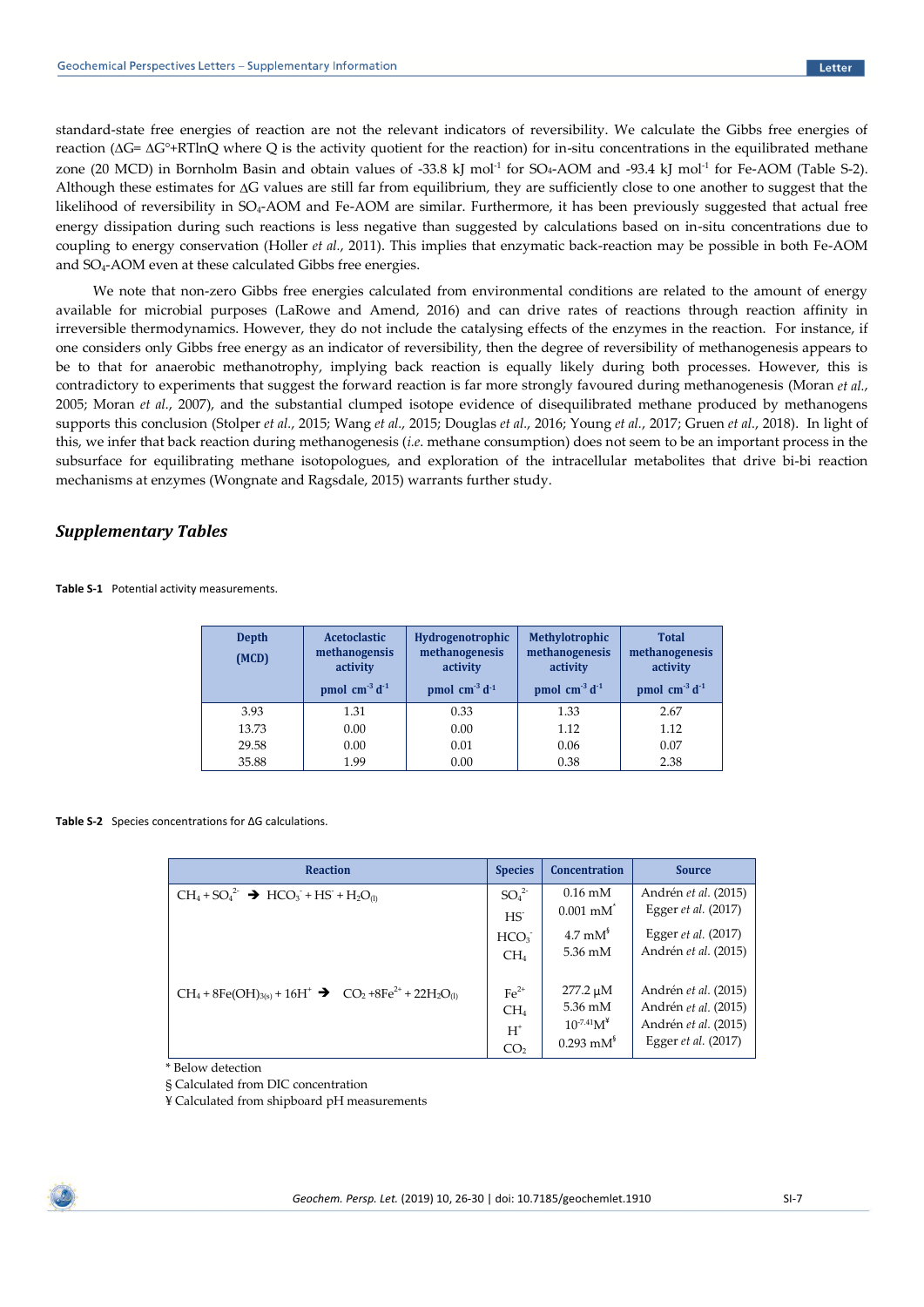|  | Table S-3 Methane geochemistry of Bornholm Basin, Baltic Sea. |  |
|--|---------------------------------------------------------------|--|
|--|---------------------------------------------------------------|--|

| <b>Depth</b><br>(MCD) | $\delta^{13}$ C ‰ ± 2SE | $\delta$ D ‰ ± 2SE | $\Delta^{13}$ CH <sub>2</sub> D ± 2SE | $\Delta^{112}$ CH <sub>2</sub> D <sub>2</sub> ± 2SE |
|-----------------------|-------------------------|--------------------|---------------------------------------|-----------------------------------------------------|
| 3.32                  | $-76.16 \pm 0.006$      | $-244.03 \pm 0.05$ | $4.76 \pm 0.43$                       | $7.88 \pm 1.61$                                     |
| 4.82                  | $-74.06 \pm 0.012$      | $-242.45 \pm 0.05$ | $5.10 \pm 0.69$                       | $8.52 \pm 2.2$                                      |
| 6.85                  | $-72.54 \pm 0.01$       | $-239.91 \pm 0.05$ | $4.99 \pm 0.66$                       | $11.79 \pm 1.9$                                     |
| 8.15                  | $-71.81 \pm 0.01$       | $-238.60 \pm 0.07$ | $5.35 \pm 0.67$                       | $11.42 \pm 2.67$                                    |
| 10.55                 | $-71.87 \pm 0.01$       | $-239.34 \pm 0.04$ | $5.74 \pm 0.59$                       | $15.13 \pm 1.47$                                    |
| 11.95                 | $-72.11 \pm 0.012$      | $-239.95 \pm 0.06$ | $5.05 \pm 0.56$                       | $14.48 \pm 2.09$                                    |
| 13.88                 | $-72.33 \pm 0.01$       | $-239.21 \pm 0.06$ | $5.36 \pm 0.61$                       | $16.70 \pm 2.43$                                    |
| 15.28                 | $-72.89 \pm 0.01$       | $-238.91 \pm 0.07$ | $5.90 \pm 0.68$                       | $17.43 \pm 2.59$                                    |
| 17.28                 | $-74.03 \pm 0.008$      | $-238.37 \pm 0.05$ | $5.04 \pm 0.46$                       | $16.21 \pm 1.73$                                    |
| 18.78                 | $-74.63 \pm 0.012$      | $-238.28 \pm 0.06$ | $5.86 \pm 0.55$                       | $16.72 \pm 1.85$                                    |
| 20.50                 | $-75.59 \pm 0.01$       | $-238.20 \pm 0.08$ | $6.17 \pm 0.61$                       | $20.54 \pm 2.46$                                    |

## *Supplementary Figures*



**Figure S-1** Isotopes of methane, carbon and hydrogen reservoirs from Bornholm Basin, Baltic Sea are shown versus depth. Round symbols were measured in this study, diamond symbols are from previously published work (Egger *et al.*, 2017).

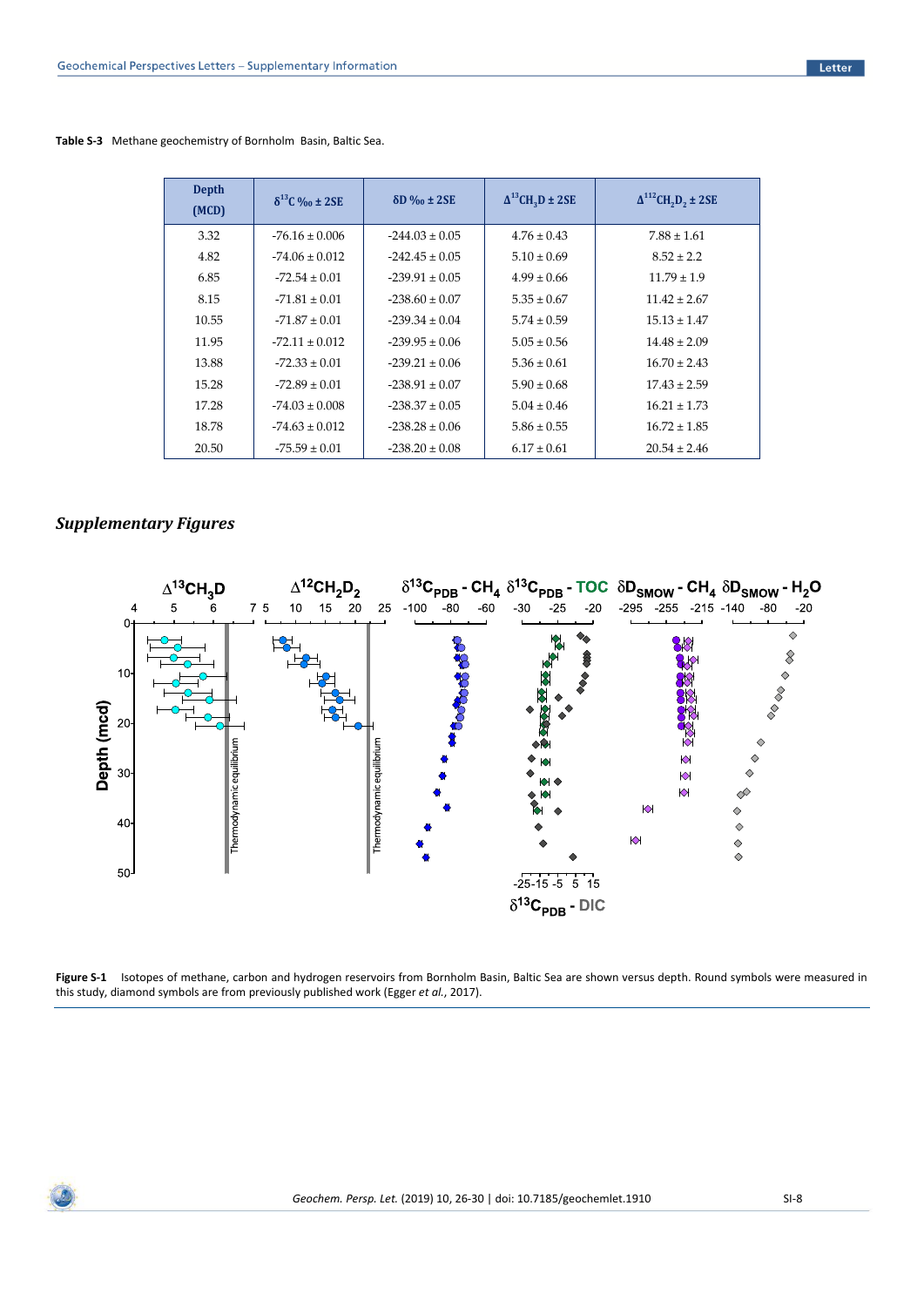

**Figure S-2**  $\Delta^{13}$ CH<sub>3</sub>D and  $\Delta^{12}$ CH<sub>2</sub>D<sub>2</sub> equilibrate within ~10,000 years. Equilibrium values for both species are shown as dashed lines.



**Figure S-3**  $\Delta^{12}$ CH<sub>2</sub>D<sub>2</sub> is plotted versus  $\Delta^{13}$ CH<sub>3</sub>D. Solid black line represents theoretical thermodynamic equilibrium in 100 °C increments marked by black circles. Baltic Sea methane data are shown as open circles shaded from white (shallowest sample) to black (deepest sample). Green symbols represent axenic cultures of methanogens as labeled. Purple lines represent equilibration pathways under two treatments as described in the text.